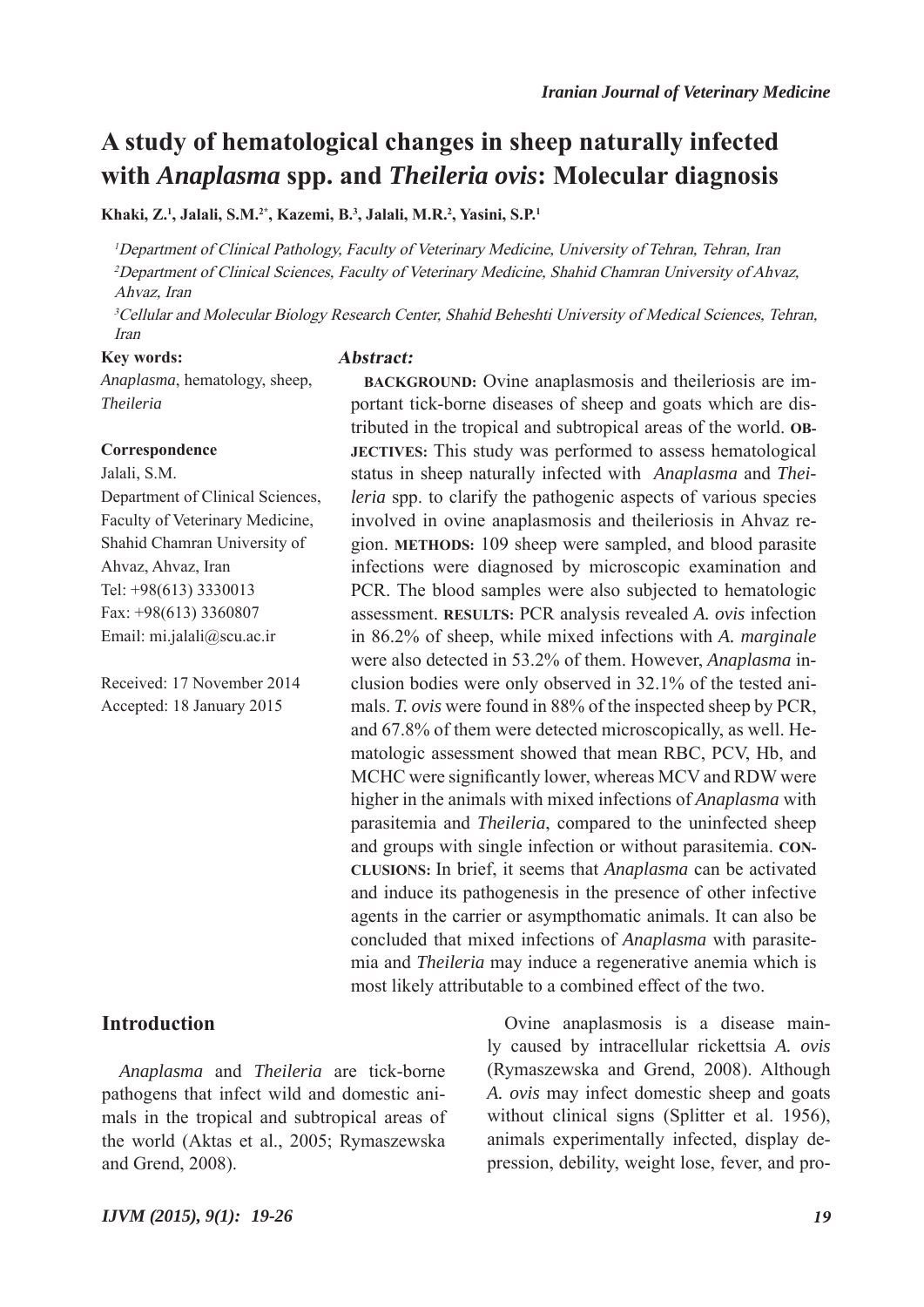gressive anemia in acute phase of the disease which can cause considerable losses in farming stock (Melendez, 2000; Rymaszewska and Grend, 2008; Yasini et al., 2012).

Theileriosis, an important hemoprotozoal disease of sheep and goats (Altay et al., 2007), is caused by several species of *Theileria*, of which, *T. lestoquardi* (syn. *T. hirci*) is considered highly pathogenic. The other species such as *T. ovis* cause subclinical infection in small ruminants (Aktas et al., 2005).

Ahvaz, the capital of Khuzestan province, is a tropical area in southwest Iran which is of great importance in livestock industry. As the hot and humid weather is a predisposing factor, parasitic infections and tick-borne diseases are highly prevalent in this region (Zaeemi et al., 2011; Jalali et al., 2013).

This study was carried out to evaluate the hematological changes in sheep naturally infected with *Anaplasma* and *Theileria* spp. in order to clarify the pathogenic aspects of various species involved in ovine anaplasmosis with or without theileriosis in Ahvaz region which was performed for the first time.

# **Materials and Methods**

**Collection of blood samples:** This study was carried out in Ahvaz and surrounding area, in the southwest of Iran, which is a tropical endemic area of ovine tick-borne diseases.109 sheep (55 male and 54 female, 3 months to 9 years of age) were sampled during the tick activity season, July to September 2011. The temperature and humidity of Ahvaz in the mentioned period were between 26.3 to 47.3°C, and 10to 48%, respectively. Sampling was performed in suspicious farms with the history of the outbreak of tick-borne diseases and in animals with tick infestation.

Blood samples were collected from jugular vein into sterile tubes with anticoagulant (EDTA) for hematologic and molecular assessment.

Blood parasite infected sheep were diagnosed by microscopic examination of thin blood smears and PCR analysis.

**Microscopic examination:** Blood smears were prepared and fixed with methanol for 1 min and stained with 5% Giemsa solution for 20 min and then examined for the presence of blood parasites or rickettsiae (*Anaplasma*, *Theileria* or *Babesia* spp.) under immersion oil lens  $(\times 100)$ .

Parasitemia ratio was assessed by counting the number of infected red blood cells on examination of at least 200 microscopic fields. The number of infected cells was then expressed as a percentage (Jalali et al., 2014).

**PCR analysis:** DNA extraction was performed by molecular biological system transfer kit (MBST- Iran), according to the manufacturer's instructions.

A PCR method was carried out to detect *Anaplasma* spp. (*A. ovis* and *A. marginale*) using one pair of primers, based on the MSP4 gene sequence of *Anaplasma* spp. Primers were forward strand primer 5'-TTGTTTACAGG-GGGCCTGTC- 3' and reverse strand primer 5'- GAACAGGAATCTTGCTCCAAG-3'. *A. ovis* and *A. marginale* were differentiated from each other by PCR-RFLP using HpaII enzyme (Ahmadi-Hamedani et al., 2009; Jalali et al., 2014).

*Theileria* and *Babesia* infections were diagnosed by a PCR technique using forward strand primer FThBab 5′-GCATTCG-TATTTAACTGTCAGAGG-3′ and reverse strand primer RThBab 5′- GATAAGGTTCA-CAAAACTTCCCTAG-3′ which were specific for 18SrRNA gene sequence of *Theileria* and *Babesia* spp.

PCR-RFLP was done to differentiate *Theileria* and *Babesia* and also various *Theileria* species which infect sheep (*T. ovis* and *T. lestoquardi*) using Hind II and VspI enzymes, respectively (Jalali et al., 2014).

**Hematological assessment:** Hematological parameters including total erythrocyte count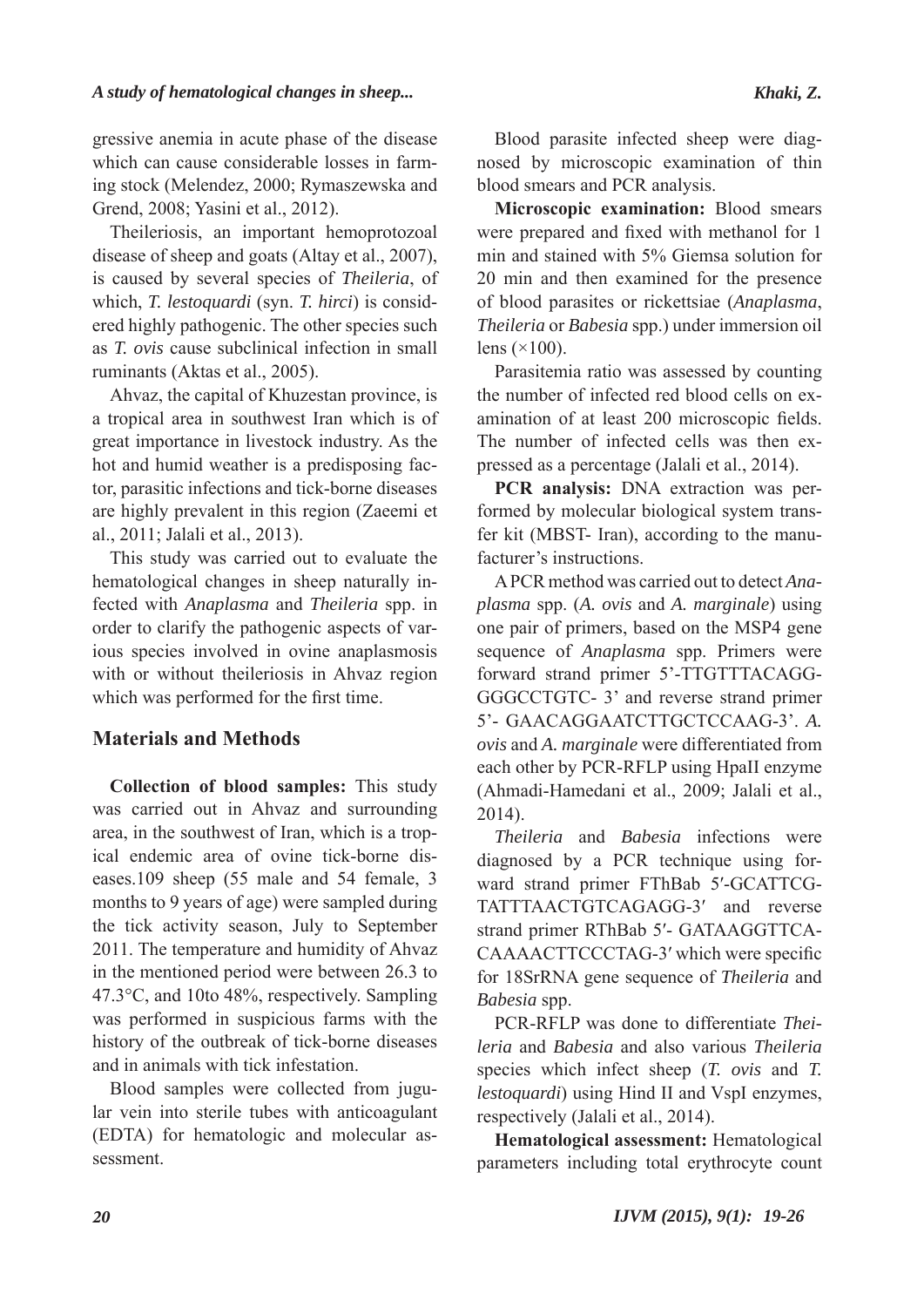(RBC), hematocrite value (HCT), hemoglobin concentration (Hb), mean corpuscular volume (MCV), mean corpuscular hemoglobin concentration (MCHC), and total white blood cells (WBC) were determined by the BC-2800Vet hematology analyzer (Mindray, China). Differential leukocyte counts were also estimated manually, and the erythrocytes morphology was examined as described by Meyer and Harvey (2004).

**Statistical analysis:** Analysis of variance (ANOVA) and Tukey's Post Hoc tests were used to compare and determine statistical differences in laboratory-obtained values between groups. All values were expressed as mean and standard error (SE), and p<0.05 was considered as statistically significant.

## **Results**

PCR analysis of 109 blood samples obtained from different parts of Ahvaz and the surrounding area revealed that 86.2% (94/109) of sheep were infected with *Anaplasma* spp., whereas inclusion bodies were only observed in 32.1% (35/109) of the tested animals. All the positive blood samples were identified as *A. ovis*

in PCR-RFLP, while mixed infections with *A. marginale* were also detected in 53.2%(50/94) of them.

*Theileria* infections were found in 88% (96/109) of the inspected sheep by PCR, and 67.8% (74/109) of them were detected microscopically, as well. In enzymatic digestion of PCR products, all *Theileria* positive samples were identified as T.ovis.

*Babesia* spp. piroplasms were neither detected in the blood smear examination nor in PCR analysis.

The sampled animals were divided into 14 groups based on *Anaplasma* spp. and/or T.ovis infections in PCR and microscopic examination (table 1). However, groups 7, 10. and 12 were excluded in statistical analysis due to inadequate sample size.

All the blood samples were evaluated to determine hematologic parameters and the data were expressed as mean  $\pm$  SE for each group (Table 2, 4 and 5).

The analysis of hematology parameters showed that groups 11, 13, and 14 had the lowest RBC counts among all, while HCT values and Hgb concentrations in groups 8, 11, 13, and 14 were significantly lower than groups 1,

Table 1. Animal groups based on *Anaplasma* spp. / *Theileria* ovisinfection.

| Group          | <b>Anaplasma</b><br><b>PCR</b> |                  | <b>Theileria</b> |                 |                 |                |  |
|----------------|--------------------------------|------------------|------------------|-----------------|-----------------|----------------|--|
|                |                                |                  | Parasitemia      | <b>PCR</b>      | Parasitemia     |                |  |
|                | A.ovis                         | A.marginale      |                  |                 |                 | Number         |  |
|                |                                |                  |                  |                 |                 | 4              |  |
| $\overline{2}$ |                                |                  |                  | $^{+}$          |                 | 4              |  |
| 3              |                                |                  |                  | $\! + \!\!\!\!$ |                 | 7              |  |
| 4              | $^{+}$                         |                  |                  |                 |                 | 4              |  |
| 5              | $+$                            |                  |                  | $\! + \!\!\!\!$ |                 | $\,$ 8 $\,$    |  |
| 6              | $^{+}$                         |                  |                  | $+$             | $\! + \!\!\!\!$ | 16             |  |
| 7              | $^{+}$                         |                  |                  |                 |                 | $\overline{2}$ |  |
| 8              | $+$                            |                  |                  | $+$             |                 | 6              |  |
| 9              | $+$                            | $\boldsymbol{+}$ |                  | $\! + \!\!\!\!$ |                 | 23             |  |
| $10\,$         | $+$                            |                  | $^{+}$           |                 |                 | $\overline{2}$ |  |
| 11             | $^{+}$                         |                  | $^{+}$           | $\! + \!\!\!\!$ |                 | 14             |  |
| 12             | $+$                            | $+$              | $^{+}$           |                 |                 |                |  |
| 13             | $^{+}$                         | $^{+}$           | $^{+}$           | $^{+}$          |                 | 4              |  |
| 14             | $^{+}$                         | $^{+}$           | $^{+}$           | $\! + \!\!\!\!$ | $^{+}$          | 14             |  |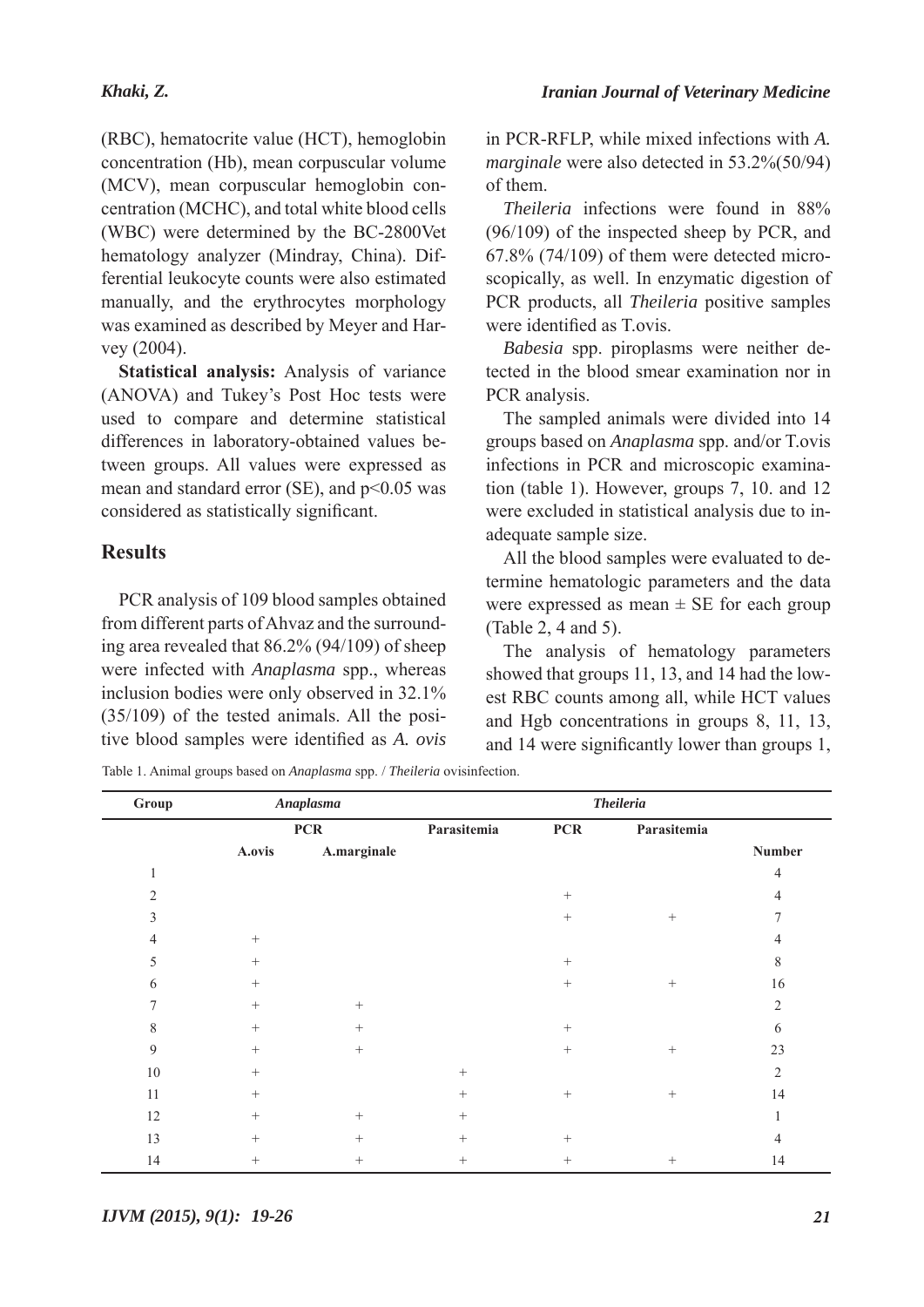Table 2. Hematological indices (mean  $\pm$  SE) in different sheep groups.<sup>(\*)</sup> Different letters in rows indicate significant difference between groups.

| Group          | RBC $(\times 106 / \mu L)$     | $PCV$ $(\%)$                   | Hb(g/dL)                     | MCHC (g/dL)                    | MCV(fL)                        | $RDW$ $(\% )$                  |
|----------------|--------------------------------|--------------------------------|------------------------------|--------------------------------|--------------------------------|--------------------------------|
|                | $11.55 \pm 0.47$ <sup>a*</sup> | $31.53 \pm 0.74$ <sup>a</sup>  | $8.93 \pm 0.29$ <sup>a</sup> | $27.93 \pm 0.29$ <sup>ab</sup> | $26.70 \pm 0.51$ ab            | $19.46 \pm 1.14$ <sup>ab</sup> |
| 2              | $11.58 \pm 0.85$ <sup>a</sup>  | $28.76 \pm 1.77$ ab            | $8.43 \pm 0.63$ <sup>a</sup> | $29.23 \pm 0.56$ <sup>a</sup>  | $24.96 \pm 1.26$ <sup>a</sup>  | $17.16 \pm 0.23$ <sup>a</sup>  |
| 3              | $10.14 \pm 0.91$ <sup>ab</sup> | $28.88 \pm 2.20$ ab            | $8.10 \pm 0.60$ <sup>a</sup> | $28.10 \pm 0.54$ ab            | $28.87 \pm 1.16$ ab            | $16.57 \pm 0.65$ <sup>a</sup>  |
| $\overline{4}$ | $9.91 \pm 0.28$ <sup>ab</sup>  | $29.35 \pm 0.68$ <sup>ab</sup> | $9.15 \pm 0.21$ <sup>a</sup> | $31.15 \pm 0.70$ <sup>a</sup>  | $29.77 \pm 1.44$ ab            | $16.40 \pm 0.39$ <sup>a</sup>  |
| 5              | $12.08 \pm 0.63$ <sup>a</sup>  | $30.05 \pm 1.29$ <sup>a</sup>  | $8.78 \pm 0.37$ <sup>a</sup> | $28.18 \pm 0.23$ ab            | $25.02 \pm 0.68$ <sup>a</sup>  | $18.85 \pm 0.80$ ab            |
| 6              | $10.88 \pm 0.39$ <sup>a</sup>  | $30.85 \pm 1.21$ <sup>a</sup>  | $9.01 \pm 0.34$ <sup>a</sup> | $29.22 \pm 0.31$ <sup>a</sup>  | $28.41 \pm 0.58$ <sup>ab</sup> | $16.98 \pm 0.19$ <sup>a</sup>  |
| 8              | $8.77 \pm 0.86$ ab             | $25.02 \pm 2.48$ b             | $6.84 \pm 0.71$ b            | $27.26 \pm 0.70$ b             | $28.58 \pm 0.40$ <sup>ab</sup> | $17.66 \pm 1.02$ <sup>a</sup>  |
| 9              | $9.28 \pm 0.38$ ab             | $27.34 \pm 1.01$ <sup>ab</sup> | $7.71 \pm 0.32$ ab           | $25.11 \pm 0.33$ <sup>b</sup>  | $29.70 \pm 0.69$ <sup>ab</sup> | $17.66 \pm 0.44$ <sup>a</sup>  |
| 11             | $7.81 \pm 0.72$ <sup>b</sup>   | $23.40 \pm 1.73$ b             | $6.42 \pm 0.47$ <sup>b</sup> | $27.58 \pm 0.52$ <sup>b</sup>  | $30.88 \pm 0.99$ b             | $18.15 \pm 0.52$ ab            |
| 13             | $7.76 \pm 1.57$ <sup>b</sup>   | $24.45 \pm 2.37$ <sup>b</sup>  | $6.57 \pm 0.75$ <sup>b</sup> | $26.70 \pm 0.59$ b             | $33.27 \pm 2.96^{\mathrm{b}}$  | $21.50 \pm 2.11$ b             |
| 14             | $8.03 \pm 0.52$ <sup>b</sup>   | $25.05 \pm 1.08^{\text{ b}}$   | $6.80 \pm 0.31$ b            | $27.05 \pm 0.36$               | $32.17 \pm 1.49$ <sup>b</sup>  | $19.57 \pm 1.07^{\mathrm{b}}$  |

Table 3. Number and percentage of anemic animals (PCV < 27%) in each group.

| Group          | Number of ani-<br>mals with PCV<<br>27% | Percentage   |
|----------------|-----------------------------------------|--------------|
| 1              | 1/4                                     | 25           |
| $\overline{2}$ | 1/4                                     | 25           |
| 3              | 3/7                                     | 42.85        |
| $\overline{4}$ | 0/4                                     | $\mathbf{0}$ |
| 5              | 1/8                                     | 12.5         |
| 6              | 2/16                                    | 12.5         |
| 8              | 2/6                                     | 33.33        |
| 9              | 12/23                                   | 52.17        |
| 11             | 10/14                                   | 71.42        |
| 13             | 3/4                                     | 75           |
| 14             | 8/14                                    | 57.14        |

5, 6 and 1, 2, 3, 4, 5, 6, respectively. Concomitant decreases in MCHC values in groups 8, 9, 11, 13, and 14 were also observed which were significantly different from the mean values in groups 2, 4, and 6.

There were significant rises in mean MCV of groups 11, 13, and 14 and mean RDW of groups 13 and 14 compared to other groups (Table 2).

Basophilic stippling, polychromasia, and reticulocytosis were observed in microscopic examination of anemic sheep blood samples.

Additionally, as it can be seen in Table 3, the percentage of anemic animals (with PCV  $<$  27%) were higher in groups 11, 13, and 14, with group 13 having the highest percentage (75%) among the three (Table 3).

There were no significant differences in WBC counts, lymphocytes, neutrophils, eosinophils, and monocytes (Table 4).

### **Discussion**

Ovine tick-borne diseases are widespread in Iran and cause high economic losses especially in tropical areas. Theileriosis, due to *T. lestoquardi*, causes avirulent disease in sheep; however, other species such as *T. ovis* are believed to be non-pathogenic (Aktas et al. 2005; Hashemi Fesharaki, 1997).

Anaplasmosis is usually a subclinical or mild condition in sheep; nonetheless, moderate to severe clinical disease may occur with fever and a variable degree of anemia and icterus (Stoltsz, 2004).

It was found in this study that *T. ovis* was the most prevalent *Theileria* spp. in sheep in Ahvaz region. Ovine anaplasmosis caused by *A. ovis* and *A. marginale* was also present and highly prevalent in this area.

Absence of clinical signs in most sheep may be associated with the carrier state of these animals. This may also explain the extremely high prevalence of ovine anaplasmosis and theileriosis in our study.

Although ovine anaplasmosis is rarely associated with marked clinical signs, apparent disease with fever and anemia can be observed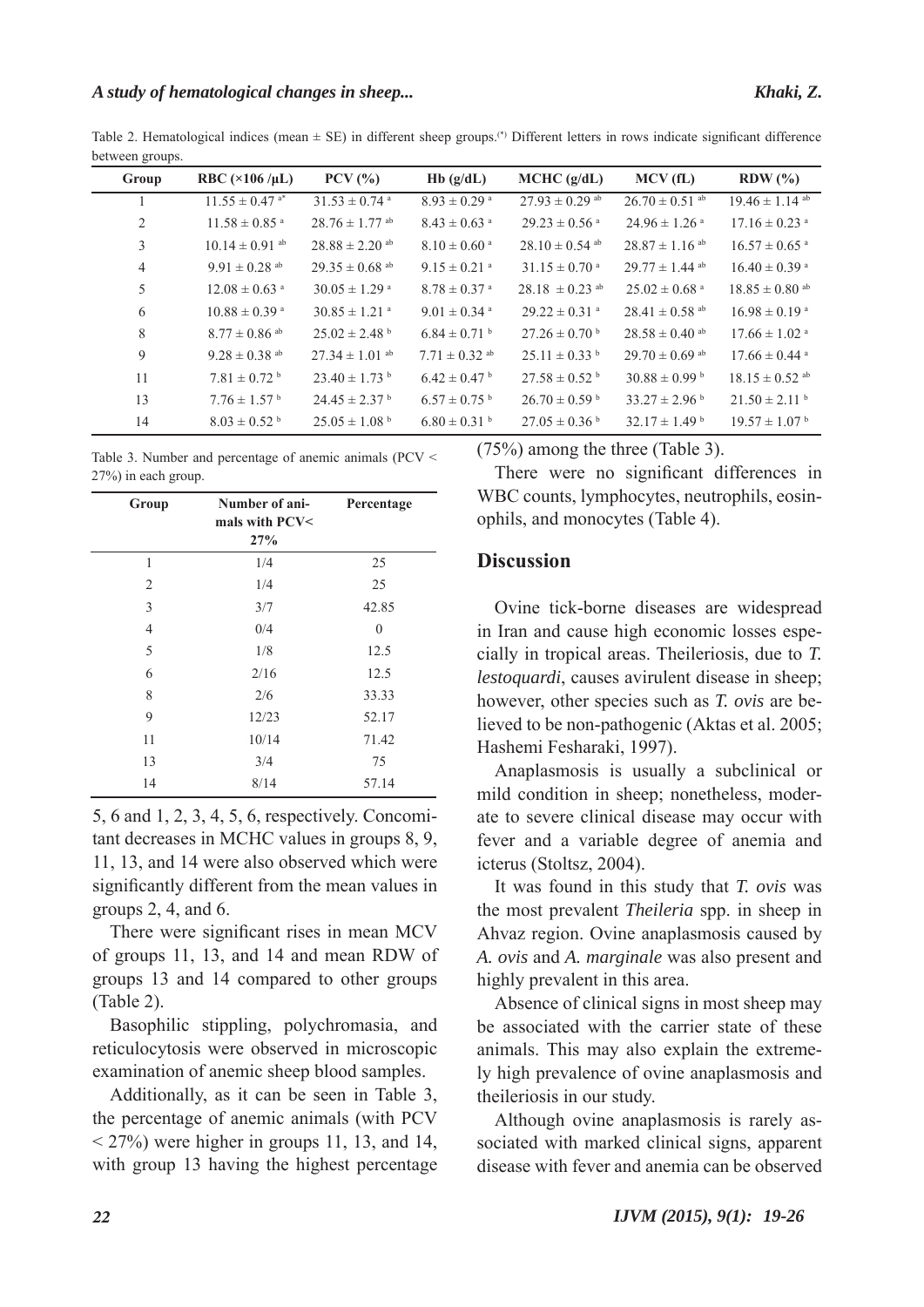| Group          | <b>WBC</b>            | Lymphocyte          | Neutrophil Seg.     | <b>Neutrophil Band</b> | Eosinophil        | Monocyte         |
|----------------|-----------------------|---------------------|---------------------|------------------------|-------------------|------------------|
|                | $(\times 10^3/\mu L)$ | $(\mu L)$           | $(\mu L)$           | $(\mu L)$              | $(\mu L)$         | $(\mu L)$        |
|                | $10.80 \pm 0.17$      | $4514.0 \pm 1355.4$ | $5826.0 \pm 1461.9$ | $125.6 \pm 177.0$      | $246.0 \pm 194.5$ | $37.0 \pm 37.0$  |
| $\overline{2}$ | $11.76 \pm 4.90$      | $6711.6 \pm 2657.3$ | $4724.7 \pm 2464.7$ | $124.6 \pm 42.1$       | $117.6 \pm 49.0$  | $88.0 \pm 52.0$  |
| 3              | $11.12 \pm 1.44$      | $4581.4 \pm 707.0$  | $5884.1 \pm 1123.2$ | $94.14 \pm 71.7$       | $431.5 \pm 125.6$ | $101.6 \pm 41.3$ |
| 4              | $10.45 \pm 0.60$      | $4517.7 \pm 806.5$  | $5539.0 \pm 808.2$  | $48.0 \pm 48.0$        | $295.5 \pm 125.7$ | $49.7 \pm 28.7$  |
| 5              | $12.48 \pm 0.48$      | $5119.5 \pm 596.0$  | $6935.7 \pm 531.1$  | $69.7 \pm 53.6$        | $261.7\pm 65.4$   | $99.0 \pm 60.1$  |
| 6              | $12.10 \pm 0.58$      | $5351.5 \pm 422.5$  | $6214.0 \pm 579.8$  | $33.37 \pm 15.5$       | $439.0 \pm 88.9$  | $61.7 \pm 25.3$  |
| 8              | $14.52 \pm 1.47$      | $5166.0 \pm 783.0$  | $8468.8 \pm 868.9$  | $168.0 \pm 65.3$       | $643.0 \pm 303.5$ | $74.2 \pm 45.4$  |
| 9              | $12.66 \pm 0.93$      | $5713.0 \pm 488.0$  | $6454.6 \pm 731.7$  | $71.7 \pm 28.3$        | $383.8 \pm 87.2$  | $32.4 \pm 17.8$  |
| 11             | $11.32 \pm 0.94$      | $5433.1 \pm 625.2$  | $5473.0 \pm 781.7$  | $46.7 \pm 24.8$        | $306.1 \pm 95.4$  | $69.4 \pm 28.0$  |
| 13             | $10.37 \pm 0.65$      | $5308.5 \pm 790.9$  | $4717.5 \pm 352.9$  | $72.7 \pm 47.5$        | $228.5 \pm 80.0$  | $47.7 \pm 27.6$  |
| 14             | $11.57 \pm 1.56$      | $4303.0 \pm 413.9$  | $6770.21 \pm 146.2$ | $99.4 \pm 63.5$        | $380.9 \pm 138.7$ | $25.0 \pm 9.4$   |

Table 4. Leukocytes total and differential counts (mean  $\pm$  SE) in different sheep groups.

in certain situations especially when concomitant infections occur (Stoltsz, 2004; Stuen and Longbottom, 2011).

Hematologic analysis of sheep blood samples showed that the most significant decreases in RBC counts, HCT values, Hgb concentrations, and MCHC values were in groups 11, 13, and 14 with concurrent *Theileria* and *Anaplasma* infection accompanied by parasitemia. MCV and RDW values were also significantly higher in the mentioned groups compared to uninfected ones. These indices revealed the presence of macrocytic hypochromic anemia in the corresponding animals. Reticulocytosis, basophilic stippling, and polychromasia in anemic animals indicated the regenerative response (Meyer and Harvey, 2004).

Yasini et al. (2012) investigated the hematologic and clinical effects of experimental ovine anaplasmosis caused by *A. ovis*. Their findings revealed marked normocytic normochromic anemia at the beginning of the infection which became macrocytic normochromic by the development of the disease. They also reported reticulocytosis and basophilic stippling in the animals that were infected experimentally. There were negative correlations between parasitemia and RBC, PCV, and Hgb values.

An experimental infection in pregnant goats with *A. ovis* was created by Barry and Van Niekerk (1990). While the infected goats

showed few noticeable signs of anaplasmosis, a high body temperature, severe anaemia, and abortion were observed in half of the examined animals.

Extra-vascular hemolytic anemia is a key feature of anaplasmosis (Latimer et al., 2003). Although the exact mechanism is not clear, the anemia can be attributed to erythrophagocytosis by reticulo-endothelial cells, immune-mediated destruction of non-parasitized erythrocytes besides parasitized erythrocytes, oxidative damage and poor antioxidant status (De et al., 2012; Nazifi et al., 2008).

Recently, Nazifi et al. (2008) demonstrated parasitemia caused by *A. marginale* increases the mean corpuscular fragility of red cells and LDH activity. They recorded negative correlations among parasitaemia and RBC count, Hb, and PCV.

Additionally, it has been shown that erythrocytes infection with *A. marginale* can change phosphofructokinase enzyme activity and reduce ATP component which in turn may lead to defects in RBC membrane and metabolism (Rodestits et al., 2007; Stoltsz, 2004).

In a research conducted by Ahmadi-Hamedani et al. (2011) hematological analysis of *A. ovis*-infected group of goats indicated significant decreases in RBC counts, HCT values, and hemoglobin concentrations compared to the uninfected group. These data were similar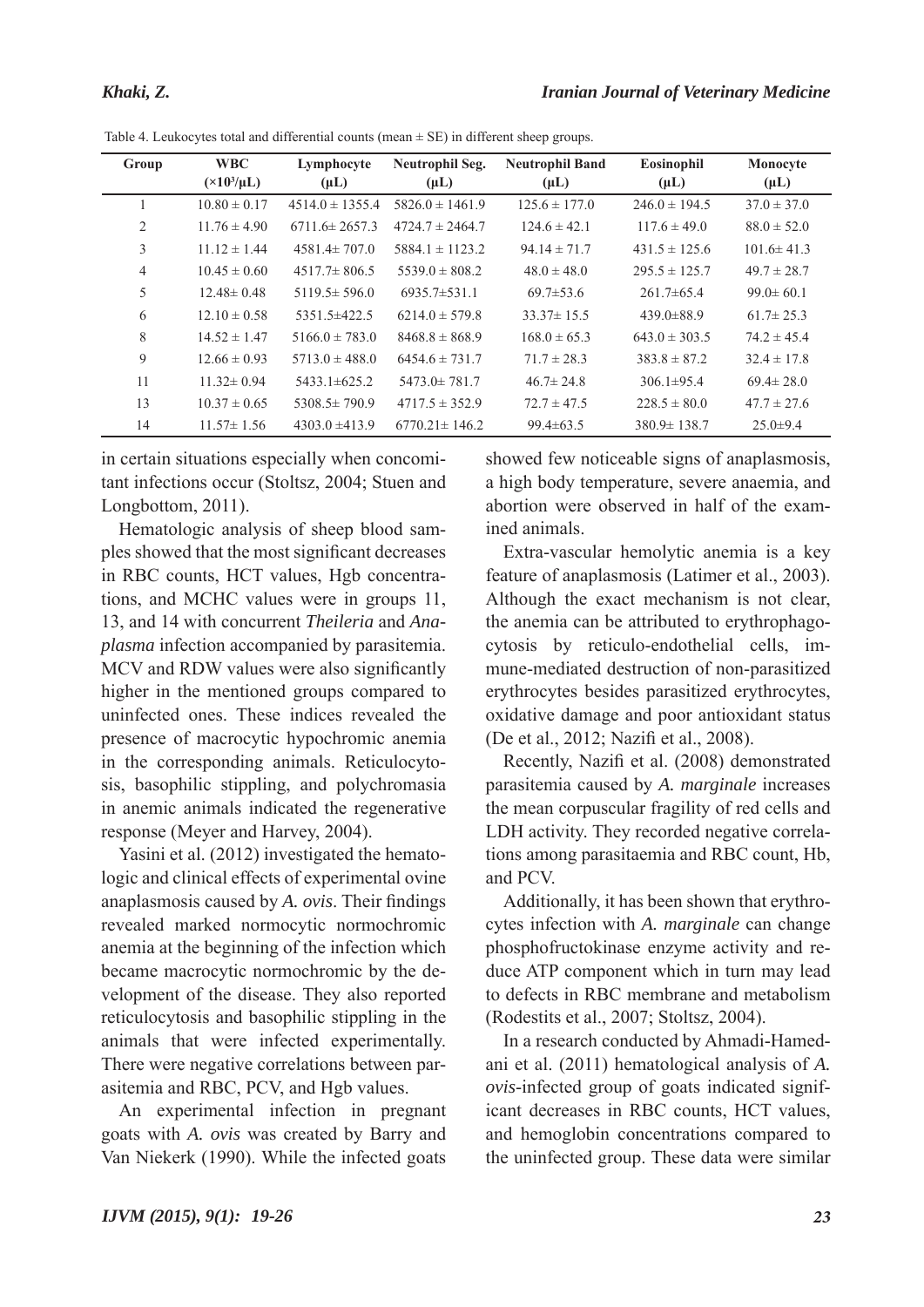to the results obtained in this study.

On the other hand, *Theileria* infections possibly paly a role in hematologic signs observed in the current study.

It has been demonstrated that the decrease in RBC, PCV, and hemoglobin level observed in *Theileria* infected animals might be due to erythrophagocytosis in lymph nodes, spleen, and other organs of monocyte-macrophage system. Immune mediated hemolysis and oxidative damage to erythrocytes are also the possible mechanisms contributing to anemia induced by this infection (Nazifi et al., 2011; Latimer et al., 2003; Stockham and Scott, 2002).

*T. lestoquardi* is the most virulent species among all *Theileria* species infective in small ruminants but other species, such as *T. ovis*  and *T. separata* are considered less pathogenic (Hooshmand-Rad and Hawa, 1973; Uilenberg, 1997).

However, in an experimental infection with *T. ovis*, the infected sheep developed a febrile response and reductions in hemoglobin level and RBC count were observed (Li et al., 2010).

The changes in leukocyte counts, lymphocytes, neutrophils, eosinophils, and monocytes were not statistically significant in this study. It may be attributable to the subclinical nature of the diseases induced by *Anaplasma* spp. and T.ovis in sheep. These results were consistent with other researchers' findings.

Ahmadi-Hamedani et al. (2011) reported leukopenia, lymphopenia, neutrophilia, eosinopenia, and monocytopenia in the *A. ovis* infected goats; nevertheless, none of these changes were significant compared to uninfected goats.

Yasini et al. (2012) also did not detect any significant changes in the mean of WBC count during the course of the disease in sheep experimentally infected with *A. ovis*.

In brief, it seems that *Anaplasma* can be activated and induce its pathogenesis in the presence of other infective agents in the carrier or asympthomatic animals. It can also be concluded that mixed infection of *Anaplasma* with parasitemia and T.ovis may induce anemia which is greater than animals with single infection of *Theileria* or *Anaplasma*. Therefore, this is most likely caused by a combined effect of the two.

# **Acknowledgments**

This study was supported by the Faculty of Veterinary Medicine, University of Tehran, Iran. The authors would like to acknowledge all veterinarians and technicians in Veterinary Organization of Ahvaz and Faculty of veterinary Medicine, Shahid Chamran University of Ahvaz who helped in sample collection. We also thank the staff in Cellular and Molecular Biology Research Center, Shahid Beheshti University of Medical Sciences, Tehran, for excellent technical assistance. The authors declare that there is no conflict of interest.

### **References**

- Ahmadi-hamedani, M., Khaki, Z., Rahbari, 1. S., Ahmadi-hamedani, M. (2012) Hematological profiles of goats naturally infected with Anaplasma ovis in north and northeast Iran. Comp Clin Pathol. 21: 1179-1182.
- Ahmadi-Hamedani, M., Khaki, Z., Rahbari, 2. S., Kazemi, B., Bandehpour, M. (2009) Molecular identification of anaplasmosis in goats using a new PCR-RFLP method. Iran J Vet Res. 10: 367-372.
- Aktas, M., Altay, K., Dumanli, N. (2005) Sur-3. vey of *Theileria* parasites of sheep in eastern Turkey using polymerase chain reaction. Small Rumin Res. 60: 289–293.
- Altay, K., Aktas, M., Dumanli, N. (2007)*Thei-*4. *leria* infections in small ruminants in the East and Southeast Anatolia. Türkiye Parazitol Derg. 31: 268–271.
- Barry, D.M., Van Niekerk, C.H. (1990) Ana-5. plasmosis in improved boer goats in South Af-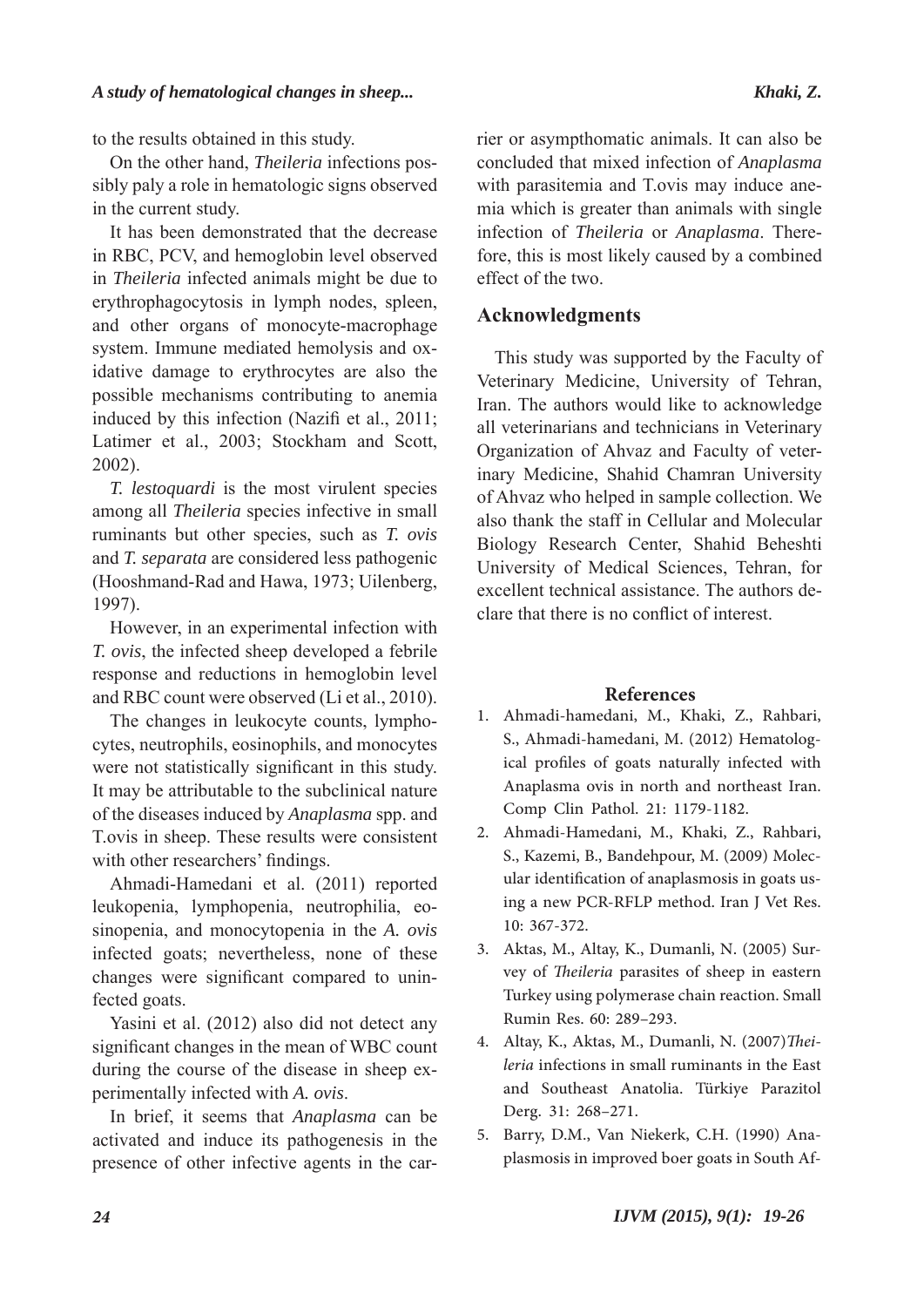rica artificially infected with *Anaplasma* ovis. Small Rumin Res. 3: 191-197.

- De, U., Dey, S., Banerjee, P., Sahoo, M. (2012) 6. Correlations among *Anaplasma* marginale parasitemia and markers of oxidative stress in crossbred calves. Trop Anim Health Prod. 44: 385-388.
- Ghadrdan-Mashhadi, A.R., Razi-Jalali, M., Ka-7. vand, M. (2006) A survey on Serum Gamma glutamyl transferase, Aspartate transaminase, Alkaline phosphatase and Bilirubin changes in Theileriotic cattle (Mediterranean coast fever). J Vet Res. 61: 23-28. [In Persian with English abstract].
- Hashemi-Fesharaki, R. (1997) Tick-borne dis-8. eases of sheep and goats and their related vectors in Iran. Parasitologia. 39: 115-117.
- Hooshmand-Rad, P., Hawa, N.J. (1973)Ma-9. lignant theileriosis of sheep and goats. Trop Anim Health Prod. 5: 97-102.
- 10. Hornok, S., Elek, V., de la Fuente, J., Naranjo, V., Farkas, R., Majoros, G., Földvári, G. (2007) First serological and molecular evidence on the endemicity of *Anaplasma* ovis and *A. marginale* in Hungary. Vet Microbiol. 122: 316- 322.
- 11. Jalali, S.M., Khaki, Z., Kazemi, B., Bandehpour, M., Rahbari, S., Razi Jalali, M., Yasini, S.P. (2013) Molecular detection and identification of *Anaplasma* species in sheep from Ahvaz, Iran. Iran J Vet Res. 14: 50-56.
- 12. Jalali, S.M., Khaki, Z., Kazemi, B., Rahbari, S., Shayan, P., Bandehpour, M., Yasini, S.P. (2014) Molecular detection and identification of *Theileria* species by PCR-RFLP method in sheep from Ahvaz, a tropical area of Iran. Iran J Parasitol (in press). 9: 99-106.
- 13. Kocan, K., de la Fuente, J., Blouin, E.F., Garcia-Garcia, J.C. (2004) Anaplasmamarginale (Rickettsiales: Anaplasmataceae): recent advances in defining host-pathogen adaptations of a tick-borne rickettsia. Parasitol. 129: 285– 300.
- 14. Latimer, K.S., Mahaffey, E.A., Prasse, K.W. (2003) Veterinary Laboratory Medicine, Clin-

ical Pathology.  $(4<sup>th</sup>$  ed.) Iowa State Press, Iowa, USA.

- Li, Y., Guan, G., Liu, A., Peng, Y., Luo, J., Yin, 15. H.(2010) Experimental transmission of Theileria *ovis* by *Hyalomma anatolicum anatolicum*. Parasitol Res. 106: 991-994.
- 16. Melendez, R.D. (2000) Future perspective on veterinary hemoparasite research in the tropic at the start of this century. Ann N.Y. Acad Sci. 916: 253–258.
- 17. Meyer, D.J., Harvey, J.W. (2004) Veterinary Laboratory Medicine.  $(3<sup>rd</sup>$  ed.) WB. Saunders Co London, UK.
- Nazifi, S., Mansourian, M., Nikahval, B., 18. Moghaddam, M. (2008) Studies on correlations among parasitaemia and some hemolytic indices in two tropical diseases (theileriosis and anaplasmosis) in Fars province of Iran. Trop Anim Health Prod. 40: 47-53.
- Nazifi, S., Razavi, S., Kianiamin, P., Rakhshan-19. dehroo, E. (2011) Evaluation of erythrocyte antioxidant mechanisms: antioxidant enzymes, lipid peroxidation, and serum trace elements associated with progressive anemia in ovine malignant theileriosis. Parasitol Res. 109: 275-281.
- 20. Rodestits, O.M., Gay, C.C., Hinchcliff, K.W., Constable, P.D. (2007) Veterinary Medicine: A Textbook of the Diseases of Cattle, Horses, Sheep, Pigs and Goats.  $(10^{th}$ ed.) Saunders Elsevier, London.
- 21. Rymaszewska, A., Grenda, S. (2008) Bacteria of the genus *Anaplasma* - characteristics of *Anaplasma* and their vectors: a review. Veterinarni Medicina. 53: 573-584.
- 22. Splitter, E.J., Anthony, H.D., Twiehaus, M.J. (1956) Anaplasmaovis in the United States: experimental studies with sheep and goats. Am J Vet Res. 17: 487–491.
- 23. Stockham, S.L., Scott, M.A. (2002) Fundamentals of Veterinary Clinical Pathology.  $(1<sup>st</sup> ed.)$ Iowa State University Press. Iowa State Press, Ames, IA.
- 24. Stoltsz, W.H. (2004) Ovine and caprine anaplasmosis. In: Infectious Diseases of Livestock.